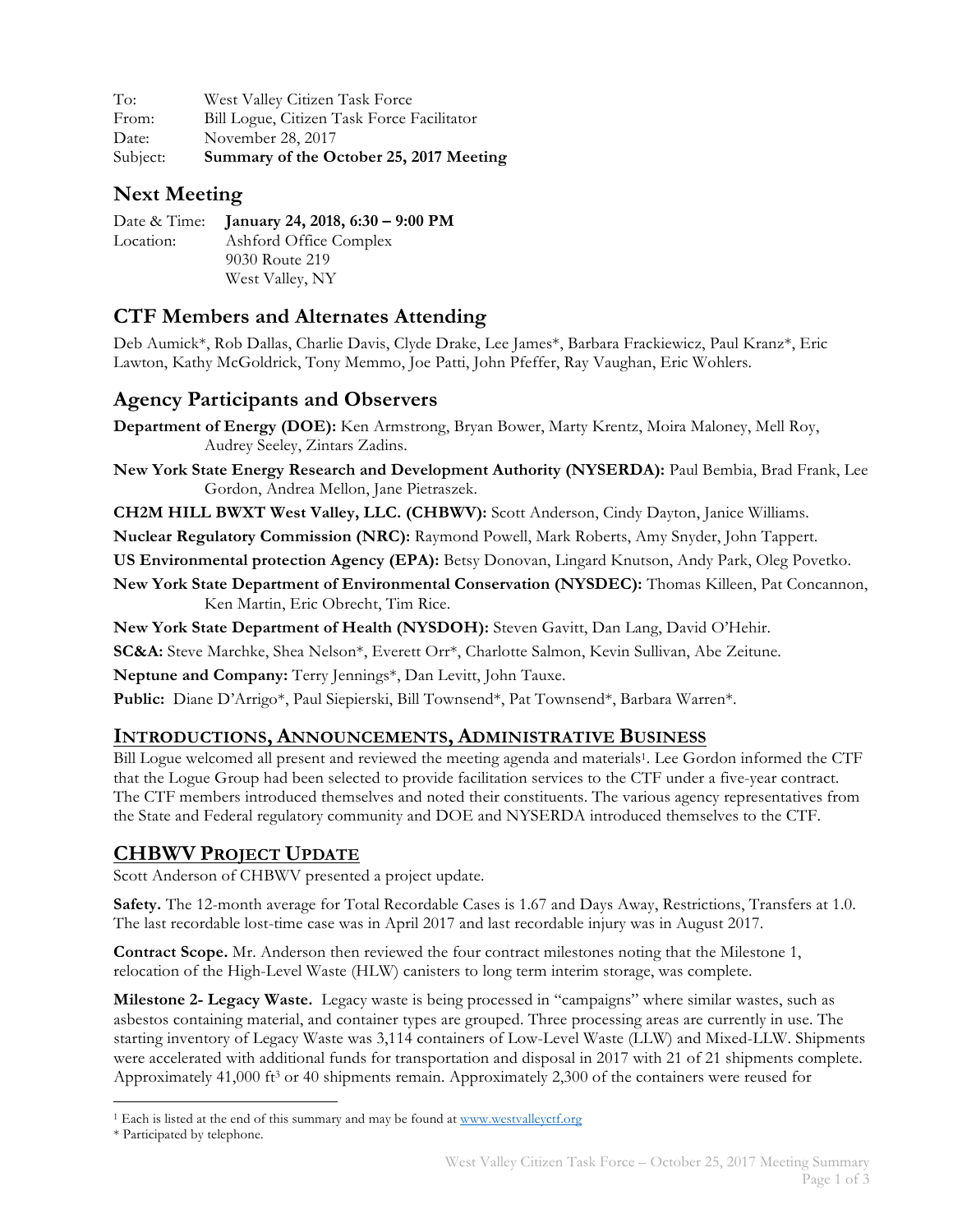shipments. Some containers were size reduced and crushed for disposal.

**Deactivation Progress Under Milestone 3.** The Vitrification Facility (VF) demolition is underway. Phase 1 of the demolition, removal of the outer access aisles exposing the cell walls, is nearly complete. Work on Phase 2, the Process Cell, Shield Doors and South Wall, will begin soon. This will be followed by Phase 3 with the demolition of the Crane Maintenance Room, Tunnel and Secondary Filter Room. Planned completion is March 2018.

As demolition is performed, the debris is size reduced to fit into intermodal shipping containers. About 450 intermodals will be shipped. Sixty intermodals are loaded with debris and 15 have been shipped to date. The containers are trucked to Alaron where the debris is transferred to rail cars. The remaining intermodals should be shipped on an accelerated timeframe by the end of April 2018, ahead of the baseline date of November 2018. Mr. Anderson showed photos and a video of the demolition process. Mr. Anderson committed to providing additional information on the monitoring locations and limits around the demolition area.

The Main Plant Process Building (MPPB) deactivation is 79% complete with seven crews removing asbestoscontaining materials and performing deactivation in radiological areas. Demolition-ready areas include Extraction Cells 1, 2, and 3; Hot Cells 1-5; and the Liquid Waste Cell. The volume of waste from the MPPB demolition will be five times that of the Vit Facility.

**Balance of Site Facilities – Milestone 4.** Nineteen of 47 other facilities on the site have been demolished with no further work planned at this time. Infrastructure improvements and reconfiguration and repairs have been initiated. The new water treatment system building is complete and undergoing final checkout and will be operational soon. The new data center building is installed and setup should have it operational soon. Vegetation clearing on the rail spur is complete and preparation is underway for upgrades and repairs to ballast and ties by a subcontractor in the spring. The rail spur was surveyed for contamination prior to vegetation clearance.

### **SUPPLEMENTAL ENVIRONMENTAL IMPACT STATEMENT (SEIS)**

Dr. Abe Zeitoun, Senior Vice President and Principal Project Manager for SC&A, the SEIS contractor, introduced the firm and provided an overview of the approach for the SEIS. With 60 employees and 100 associates, SC&A has special skills in radiological science and engineering and NEPA processes. SC&A was founded in 1981, is based in Virginia and has completed numerous high value contracts. For this SEIS the team includes Cabrera Services, Chesapeake Nuclear Services, TRC and Tetra Tech. Dr. Zeitoun reviewed an organizational chart and the project managers for the SEIS, Decommissioning Plan (DP) and Conceptual Engineering Design Report (CEDR)/ Licensing/Permit project tasks.

He then listed the Phase 2 facilities and Waste Management Areas to be addressed in the SEIS: the Waste Tank Farm, NRC-Licensed Disposal Area (NDA), State-Licensed Disposal Area (SDA), Construction Demolition Debris Landfill, Cesium Prong, Balance of Western New York Nuclear Service Center Facilities, and onsite Contaminated Stream Sediment. Upcoming activities include SEIS scoping, development of alternatives, Conceptual Engineering Design Reports (CEDR), SEIS preparation, DP preparation, and potential preparation of applications for permits and licensing modifications for the SDA.

Charlotte Salmon, SC&A Senior Project Manager for the SEIS, reviewed a summary timeline of these activities. Notable SEIS dates for the public include: public scoping in a 60-day window starting in about March 2018 and public comment on the draft SEIS during the first half of 2021with a final Record of Decision (ROD)/SEQRA Findings Statement (FS) in late 2022. A CTF member made particular note that this is the first time that DOE and NYSERDA have clearly indicated that the 2020 deadline projected in the 2010 ROD/FS would be changed to 2022.

Ms. Salmon then reviewed the steps for the Notice of Intent in February in the Federal Register and State Environmental Bulletin; three scoping meetings in March with poster sessions, presentations, questions and comment opportunity; and organization and consideration of scoping comments. The potential SEIS alternatives include: No Action, Sitewide Close-in-Place, Sitewide Removal and hybrid(s) developed through the scoping and iterative probabilistic modeling. The NEPA Cooperating Agencies include: NRC (which will ensure compliance with the Final Policy Statement on Decommissioning Criteria for WVDP and the License Termination Rule and review of the probabilistic performance assessment and related information), EPA (for CERLA and RCRA aspects); and NYSDEC (for RCRA closure and corrective actions). The SEQRA Involved Agencies include: NYSDEC (for the permits for the SDA for radioactive materials and hazardous and mixed wastes); and